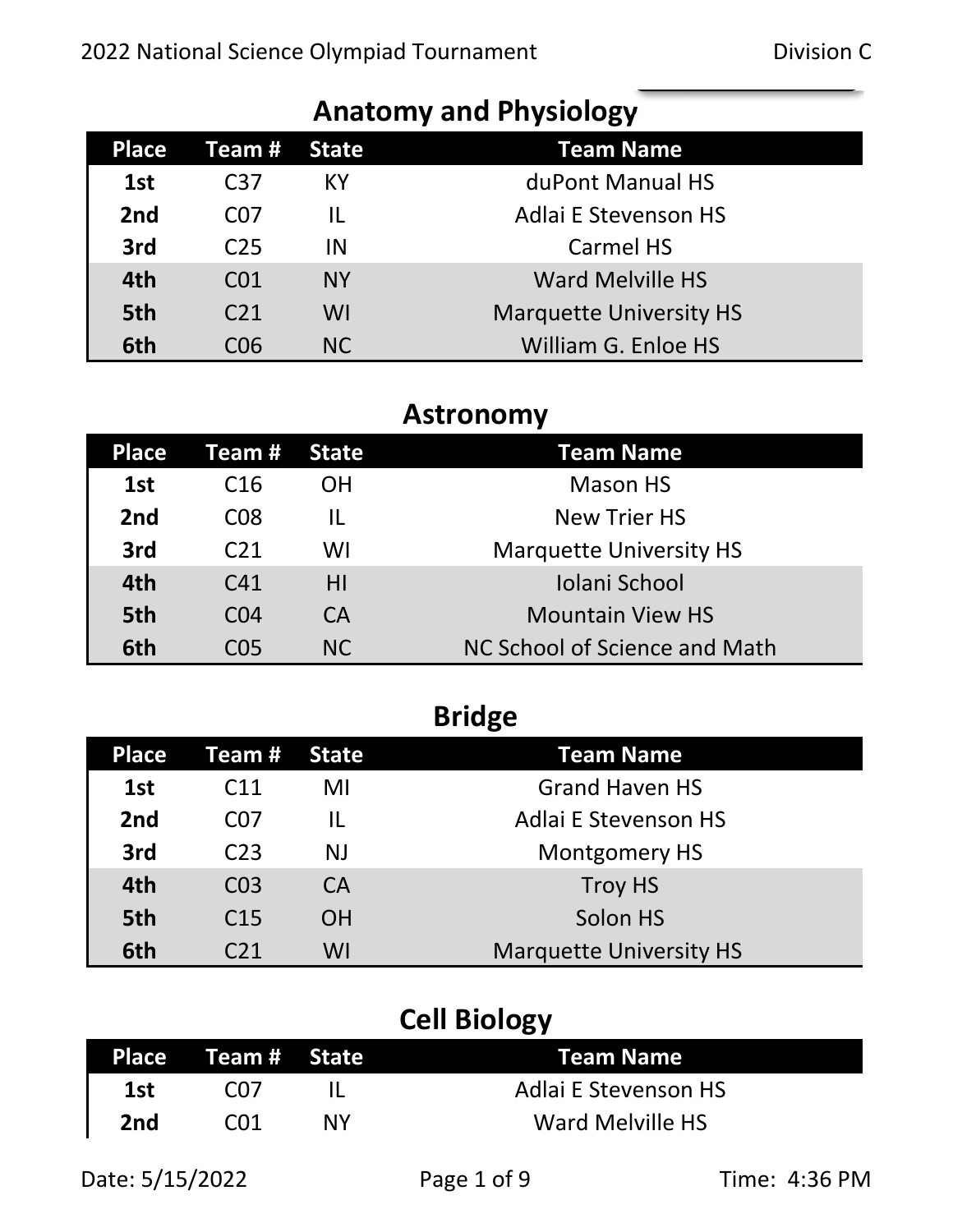| 3rd | C <sub>17</sub> | ТX        | Seven Lakes HS   |
|-----|-----------------|-----------|------------------|
| 4th | C37             | <b>KY</b> | duPont Manual HS |
| 5th | C <sub>25</sub> | IN        | Carmel HS        |
| 6th | C15             | <b>OH</b> | Solon HS         |

# **Chemistry Lab**

| <b>Place</b>    | Team #          | State        | <b>Team Name</b>               |
|-----------------|-----------------|--------------|--------------------------------|
| 1st             | C <sub>23</sub> | <b>NJ</b>    | <b>Montgomery HS</b>           |
| 2 <sub>nd</sub> | C <sub>08</sub> | IL           | <b>New Trier HS</b>            |
| 3rd             | C <sub>07</sub> | $\mathbf{H}$ | <b>Adlai E Stevenson HS</b>    |
| 4th             | CO <sub>4</sub> | <b>CA</b>    | <b>Mountain View HS</b>        |
| 5th             | C <sub>21</sub> | WI           | <b>Marquette University HS</b> |
| 6th             | C <sub>02</sub> | <b>NY</b>    | <b>Great Neck South HS</b>     |

### **CodeBusters**

| Place           | Team #          | <b>State</b> | Team Name                     |
|-----------------|-----------------|--------------|-------------------------------|
| 1st             | CO <sub>3</sub> | CА           | Troy HS                       |
| 2 <sub>nd</sub> | C <sub>16</sub> | <b>OH</b>    | <b>Mason HS</b>               |
| 3rd             | C <sub>24</sub> | MA           | Acton-Boxborough Regional HS  |
| 4th             | C <sub>06</sub> | <b>NC</b>    | William G. Enloe HS           |
| 5th             | C <sub>08</sub> | IL           | <b>New Trier HS</b>           |
| 6th             | CO <sub>5</sub> | NC.          | NC School of Science and Math |

# **Detector Building**

| <b>Place</b>    | Team # State    |           | <b>Team Name</b>              |
|-----------------|-----------------|-----------|-------------------------------|
| 1st             | C <sub>16</sub> | <b>OH</b> | <b>Mason HS</b>               |
| 2 <sub>nd</sub> | C <sub>12</sub> | MI        | Northville HS                 |
| 3rd             | C <sub>05</sub> | NC.       | NC School of Science and Math |
| 4th             | CO <sub>4</sub> | <b>CA</b> | <b>Mountain View HS</b>       |
| 5th             | C <sub>15</sub> | <b>OH</b> | Solon HS                      |
| 6th             | C17             | ТX        | Seven Lakes HS                |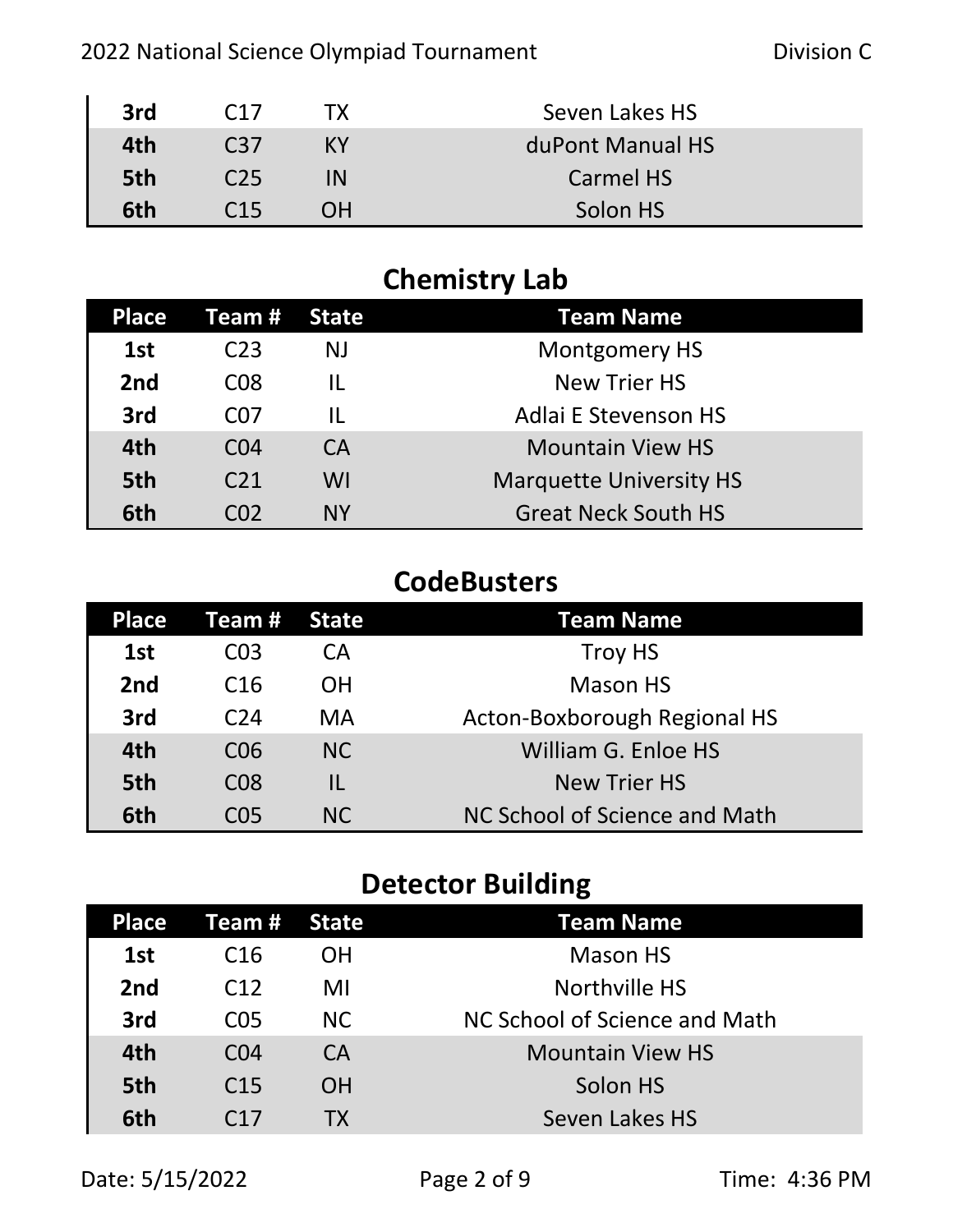| <b>Place</b> | <b>Team # State</b> |           | <b>Team Name</b>            |
|--------------|---------------------|-----------|-----------------------------|
| 1st          | CO7                 |           | <b>Adlai E Stevenson HS</b> |
| 2nd          | CO <sub>3</sub>     | СA        | <b>Troy HS</b>              |
| 3rd          | C <sub>10</sub>     | <b>PA</b> | <b>Harriton HS</b>          |
| 4th          | C <sub>25</sub>     | IN        | <b>Carmel HS</b>            |
| 5th          | <b>CO8</b>          | IL        | <b>New Trier HS</b>         |
| 6th          | C <sub>15</sub>     | ΟH        | Solon HS                    |

# **Disease Detectives**

## **Dynamic Planet**

| Place | Team #          | <b>State</b> | <b>Team Name</b>            |
|-------|-----------------|--------------|-----------------------------|
| 1st   | C <sub>29</sub> | WA           | <b>Tesla STEM HS</b>        |
| 2nd   | C <sub>07</sub> | IL           | <b>Adlai E Stevenson HS</b> |
| 3rd   | CO <sub>4</sub> | CA           | <b>Mountain View HS</b>     |
| 4th   | C <sub>10</sub> | <b>PA</b>    | <b>Harriton HS</b>          |
| 5th   | C <sub>25</sub> | IN           | <b>Carmel HS</b>            |
| 6th   | C16             | ΟH           | <b>Mason HS</b>             |

# **Environmental Chemistry**

| <b>Place</b>    | <b>Team # State</b> |           | <b>Team Name</b>             |
|-----------------|---------------------|-----------|------------------------------|
| 1st             | C <sub>17</sub>     | ТX        | Seven Lakes HS               |
| 2 <sub>nd</sub> | CO <sub>4</sub>     | СA        | <b>Mountain View HS</b>      |
| 3rd             | C <sub>24</sub>     | MA        | Acton-Boxborough Regional HS |
| 4th             | C <sub>15</sub>     | <b>OH</b> | Solon HS                     |
| 5th             | C <sub>27</sub>     | TN        | <b>Collierville HS</b>       |
| 6th             | C <sub>18</sub>     | TX.       | <b>Clements HS</b>           |

# **Experimental Design**

|     | Place Team # State |    | <b>Team Name</b> |
|-----|--------------------|----|------------------|
| 1st | C <sub>15</sub>    | ΩH | Solon HS         |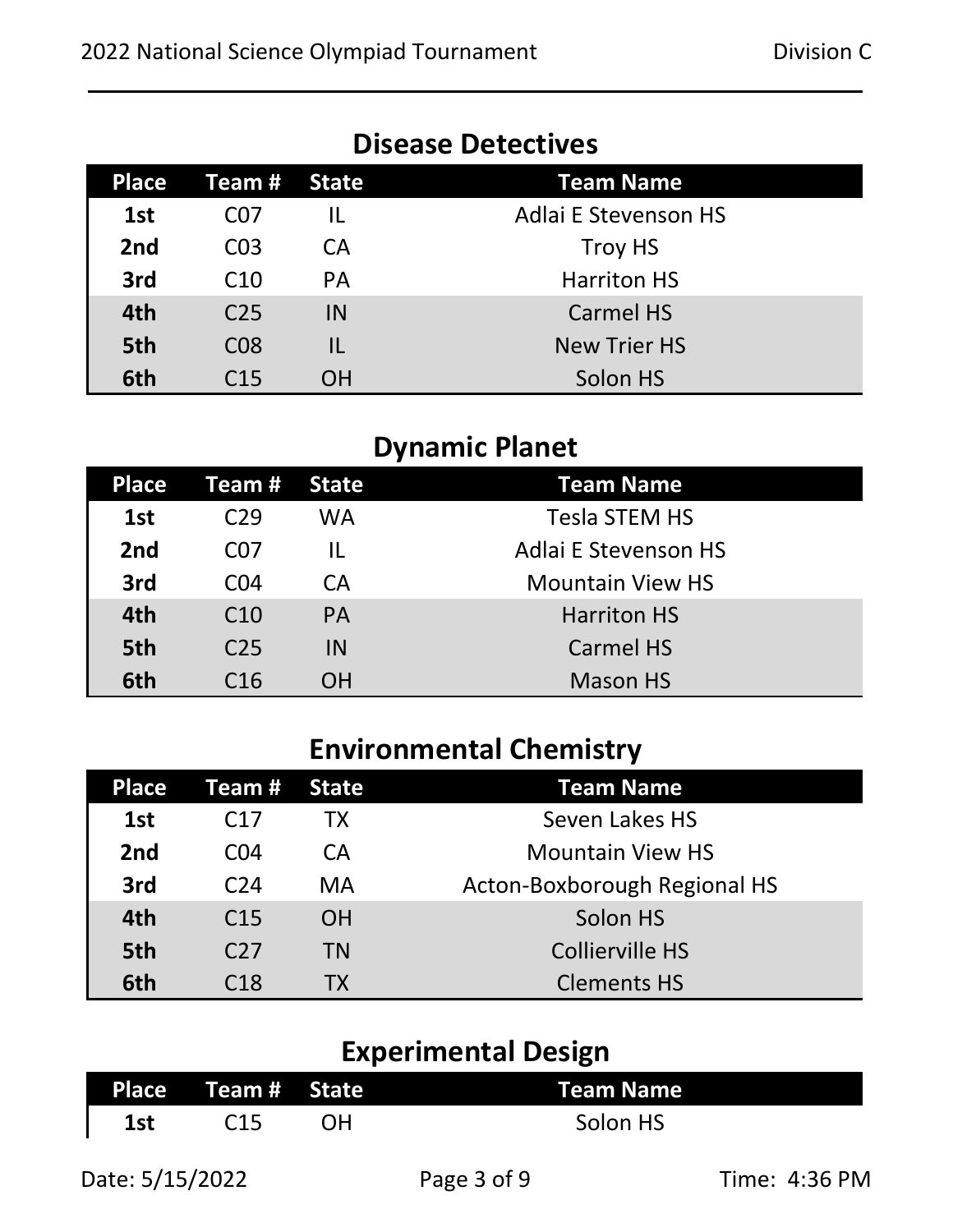#### 2022 National Science Olympiad Tournament **Division Communist Contract Contract** Division C

| 2nd | C <sub>19</sub> | GA        | Brookwood HS            |
|-----|-----------------|-----------|-------------------------|
| 3rd | C <sub>46</sub> | <b>NV</b> | Ed W. Clark HS          |
| 4th | CO <sub>4</sub> | CA        | <b>Mountain View HS</b> |
| 5th | C <sub>17</sub> | <b>TX</b> | Seven Lakes HS          |
| 6th | CO <sub>3</sub> | СA        | Troy HS                 |

| <b>Forensics</b> |                 |              |                              |  |  |
|------------------|-----------------|--------------|------------------------------|--|--|
| <b>Place</b>     | Team #          | <b>State</b> | <b>Team Name</b>             |  |  |
| 1st              | C <sub>16</sub> | <b>OH</b>    | <b>Mason HS</b>              |  |  |
| 2 <sub>nd</sub>  | CO <sub>4</sub> | <b>CA</b>    | <b>Mountain View HS</b>      |  |  |
| 3rd              | C <sub>06</sub> | <b>NC</b>    | William G. Enloe HS          |  |  |
| 4th              | C <sub>24</sub> | <b>MA</b>    | Acton-Boxborough Regional HS |  |  |
| 5th              | CO <sub>2</sub> | <b>NY</b>    | <b>Great Neck South HS</b>   |  |  |
| 6th              | C <sub>25</sub> | IN           | <b>Carmel HS</b>             |  |  |

# **Gravity Vehicle**

| <b>Place</b>    | Team $#$        | State     | <b>Team Name</b>             |
|-----------------|-----------------|-----------|------------------------------|
| 1st             | C04             | CА        | <b>Mountain View HS</b>      |
| 2 <sub>nd</sub> | CO <sub>3</sub> | CA        | <b>Troy HS</b>               |
| 3rd             | C <sub>12</sub> | MI        | Northville HS                |
| 4th             | C <sub>15</sub> | <b>OH</b> | Solon HS                     |
| 5th             | C <sub>11</sub> | MI        | <b>Grand Haven HS</b>        |
| 6th             | C <sub>24</sub> | <b>MA</b> | Acton-Boxborough Regional HS |

## **Green Generation**

| <b>Place</b>    | Team # State    |           | <b>Team Name</b>               |
|-----------------|-----------------|-----------|--------------------------------|
| 1st             | C <sub>46</sub> | <b>NV</b> | Ed W. Clark HS                 |
| 2 <sub>nd</sub> | C <sub>06</sub> | NC.       | William G. Enloe HS            |
| 3rd             | C <sub>24</sub> | MA        | Acton-Boxborough Regional HS   |
| 4th             | C12             | MI        | Northville HS                  |
| 5th             | C <sub>21</sub> | WI        | <b>Marquette University HS</b> |

Date: 5/15/2022 Page 4 of 9 Time: 4:36 PM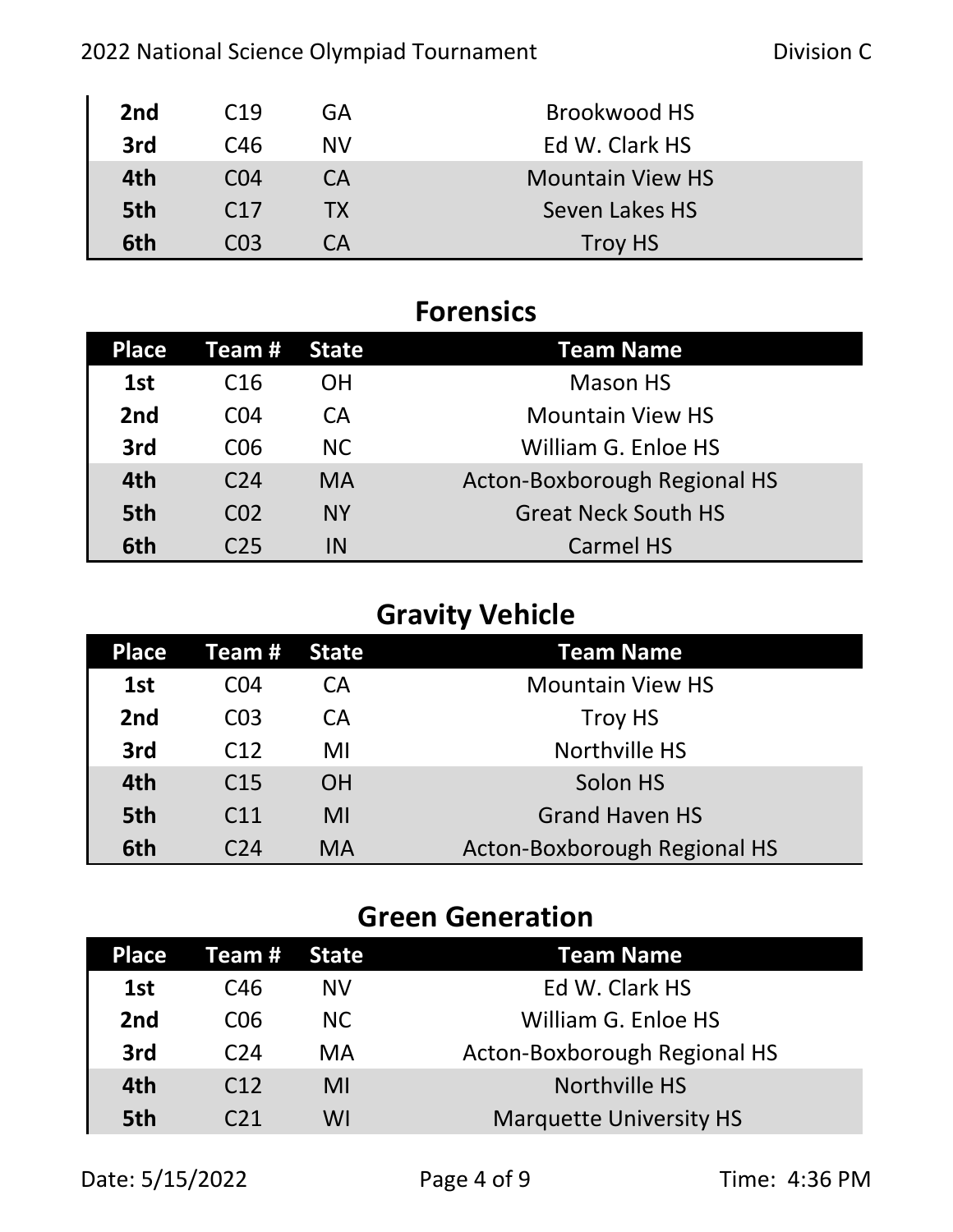| 5th | C <sub>08</sub> | <b>New Trier HS</b> |
|-----|-----------------|---------------------|
| 6th | C <sub>03</sub> | <b>Troy HS</b>      |
|     |                 |                     |

|  |  |  |  | <b>Ornithology</b> |
|--|--|--|--|--------------------|
|--|--|--|--|--------------------|

2022 National Science Olympiad Tournament Division C

**Its About Time**

**6th** C11 MI Grand Haven HS

**Place Team # State Team Name** 

1st C21 WI Marquette University HS

**2nd** CO4 CA Mountain View HS

**3rd** C23 NJ Montgomery HS

**4th** C16 OH Mason HS

| Place           | <b>Team # State</b> |           | <b>Team Name</b>               |
|-----------------|---------------------|-----------|--------------------------------|
| 1st             | C16                 | OΗ        | <b>Mason HS</b>                |
| 2 <sub>nd</sub> | CO <sub>4</sub>     | CА        | <b>Mountain View HS</b>        |
| 3rd             | C <sub>27</sub>     | ΤN        | Collierville HS                |
| 4th             | C <sub>17</sub>     | <b>TX</b> | Seven Lakes HS                 |
| 5th             | C <sub>19</sub>     | GA        | Brookwood HS                   |
| 6th             | C <sub>21</sub>     | WI        | <b>Marquette University HS</b> |

### **Ping Pong Parachute**

| <b>Place</b>    | Team #          | <b>State</b> | <b>Team Name</b>      |
|-----------------|-----------------|--------------|-----------------------|
| 1st             | C <sub>16</sub> | OΗ           | <b>Mason HS</b>       |
| 2 <sub>nd</sub> | CO <sub>3</sub> | <b>CA</b>    | Troy HS               |
| 3rd             | C <sub>18</sub> | TX           | <b>Clements HS</b>    |
| 4th             | C <sub>12</sub> | MI           | Northville HS         |
| 5th             | C <sub>15</sub> | <b>OH</b>    | Solon HS              |
| 6th             | C <sub>11</sub> | MI           | <b>Grand Haven HS</b> |

#### **Remote Sensing**

|                    | .                |
|--------------------|------------------|
| Place Team # State | <b>Team Name</b> |
|                    |                  |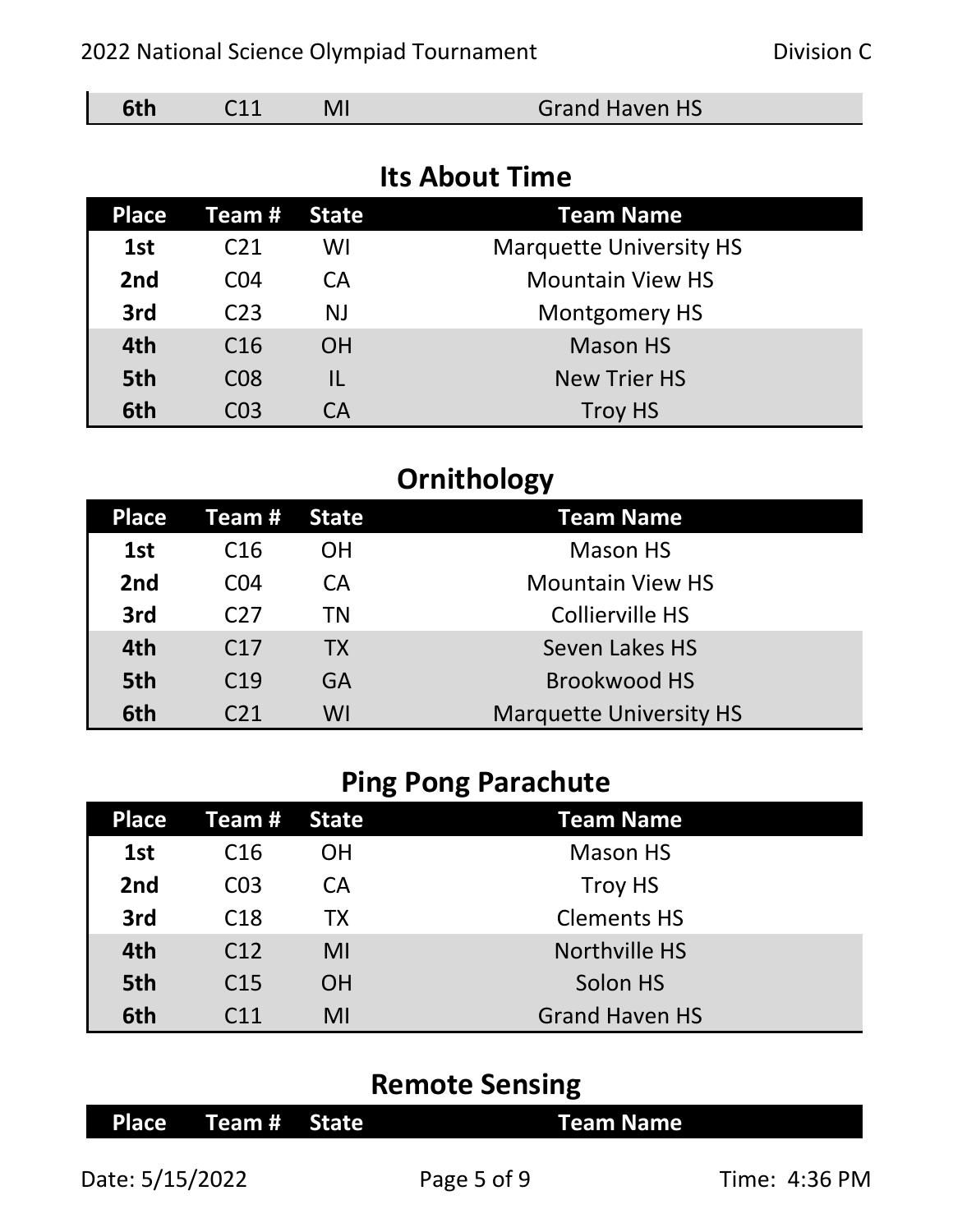#### 2022 National Science Olympiad Tournament **Division C**

| 1st | C <sub>16</sub> | OΗ        | Mason HS                      |
|-----|-----------------|-----------|-------------------------------|
| 2nd | C <sub>25</sub> | ΙN        | Carmel HS                     |
| 3rd | C <sub>05</sub> | NC.       | NC School of Science and Math |
| 4th | C <sub>29</sub> | <b>WA</b> | Tesla STEM HS                 |
| 5th | C <sub>10</sub> | <b>PA</b> | <b>Harriton HS</b>            |
| 6th | C <sub>19</sub> | GA        | Brookwood HS                  |

## **Rocks and Minerals**

| Place | Team #          | State     | <b>Team Name</b>             |
|-------|-----------------|-----------|------------------------------|
| 1st   | C29             | <b>WA</b> | <b>Tesla STEM HS</b>         |
| 2nd   | CO <sub>3</sub> | CA        | Troy HS                      |
| 3rd   | C <sub>15</sub> | <b>OH</b> | Solon HS                     |
| 4th   | C <sub>10</sub> | <b>PA</b> | <b>Harriton HS</b>           |
| 5th   | C <sub>24</sub> | <b>MA</b> | Acton-Boxborough Regional HS |
| 6th   | C <sub>11</sub> | MI        | <b>Grand Haven HS</b>        |

# **Trajectory**

| <b>Place</b>    | Team #          | State     | <b>Team Name</b>        |
|-----------------|-----------------|-----------|-------------------------|
| 1st             | C06             | NC.       | William G. Enloe HS     |
| 2 <sub>nd</sub> | C <sub>18</sub> | TX        | <b>Clements HS</b>      |
| 3rd             | C <sub>11</sub> | MI        | <b>Grand Haven HS</b>   |
| 4th             | CO <sub>4</sub> | CA        | <b>Mountain View HS</b> |
| 5th             | CO <sub>3</sub> | <b>CA</b> | <b>Troy HS</b>          |
| 6th             | C <sub>19</sub> | GA        | <b>Brookwood HS</b>     |

#### **WiFi Lab**

| <b>Place</b>    | Team # State    |    | Team Name                      |
|-----------------|-----------------|----|--------------------------------|
| 1st             | C <sub>15</sub> | OΗ | Solon HS                       |
| 2 <sub>nd</sub> | C <sub>24</sub> | MA | Acton-Boxborough Regional HS   |
| 3rd             | C <sub>21</sub> | WI | <b>Marquette University HS</b> |
| 4th             | C <sub>23</sub> | NJ | Montgomery HS                  |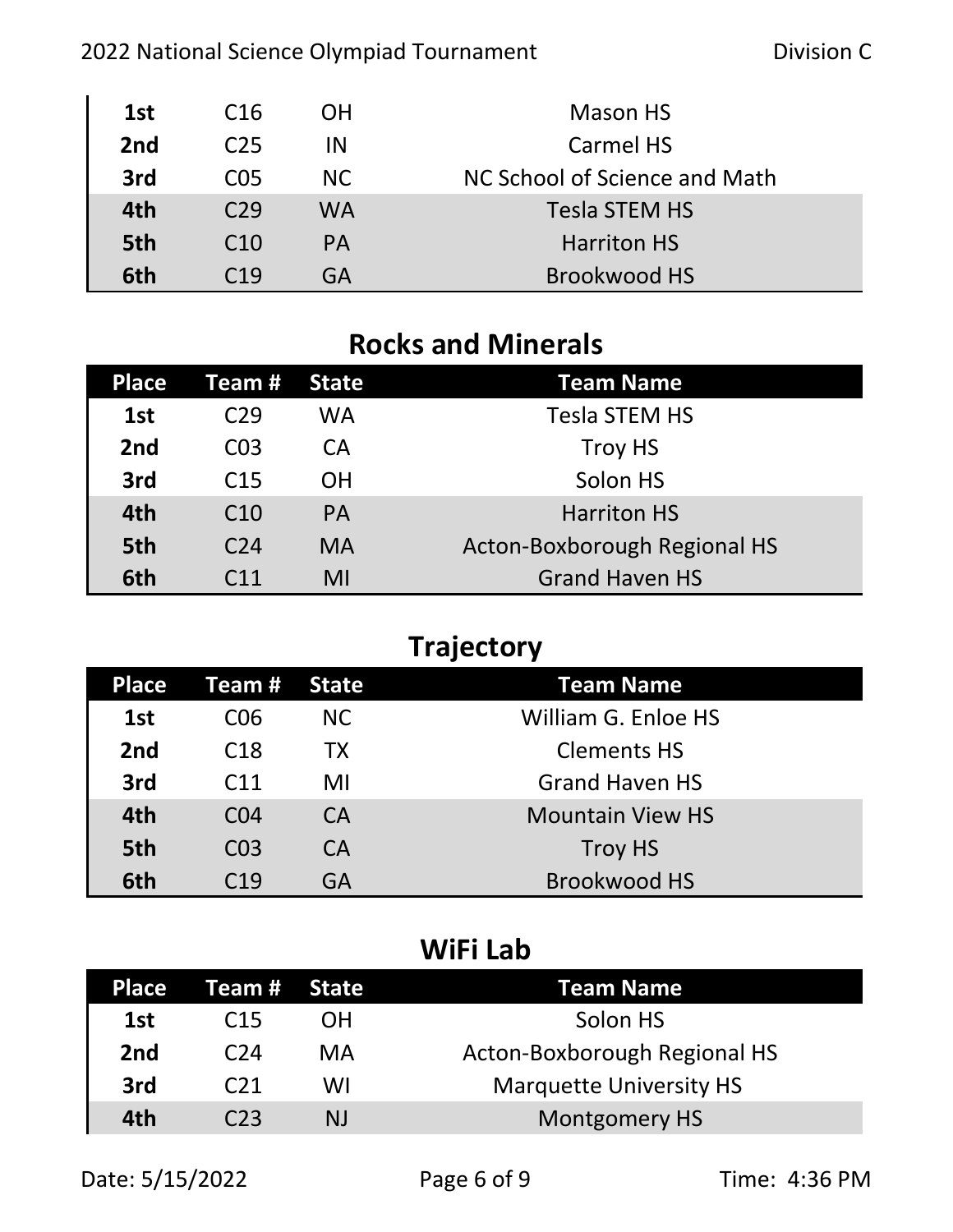| 5th | C <sub>11</sub> |           | <b>Grand Haven HS</b> |
|-----|-----------------|-----------|-----------------------|
| 6th | C16             | <b>OH</b> | <b>Mason HS</b>       |

# **Wright Stuff**

| Place | Team #          | State     | <b>Team Name</b>               |
|-------|-----------------|-----------|--------------------------------|
| 1st   | C <sub>21</sub> | WI        | <b>Marquette University HS</b> |
| 2nd   | C <sub>12</sub> | MI        | Northville HS                  |
| 3rd   | C <sub>15</sub> | ΟH        | Solon HS                       |
| 4th   | C <sub>18</sub> | <b>TX</b> | <b>Clements HS</b>             |
| 5th   | CO <sub>3</sub> | <b>CA</b> | <b>Troy HS</b>                 |
| 6th   | C <sub>16</sub> | ΟH        | <b>Mason HS</b>                |

# **Write It Do It**

| Place | Team #          | <b>State</b> | Team Name                     |
|-------|-----------------|--------------|-------------------------------|
| 1st   | C <sub>06</sub> | NC.          | William G. Enloe HS           |
| 2nd   | C <sub>24</sub> | <b>MA</b>    | Acton-Boxborough Regional HS  |
| 3rd   | C17             | <b>TX</b>    | Seven Lakes HS                |
| 4th   | C <sub>07</sub> | IL           | <b>Adlai E Stevenson HS</b>   |
| 5th   | C <sub>23</sub> | <b>NJ</b>    | <b>Montgomery HS</b>          |
| 6th   | C <sub>05</sub> | NC           | NC School of Science and Math |

#### **Trial/Pilot Event: Botany**

| <b>Place</b>    | Team #          | State <sup>'</sup> | <b>Team Name</b>        |
|-----------------|-----------------|--------------------|-------------------------|
| 1st             | CO <sub>3</sub> | CA                 | Troy HS                 |
| 2 <sub>nd</sub> | C17             | ТX                 | Seven Lakes HS          |
| 3rd             | C <sub>33</sub> | CO                 | <b>Fossil Ridge HS</b>  |
| 4th             | C46             | <b>NV</b>          | Ed W. Clark HS          |
| 5th             | C <sub>18</sub> | <b>TX</b>          | <b>Clements HS</b>      |
| 6th             | CN 1            | <b>NY</b>          | <b>Ward Melville HS</b> |

# **Trial/Pilot Event: Cybersecurity**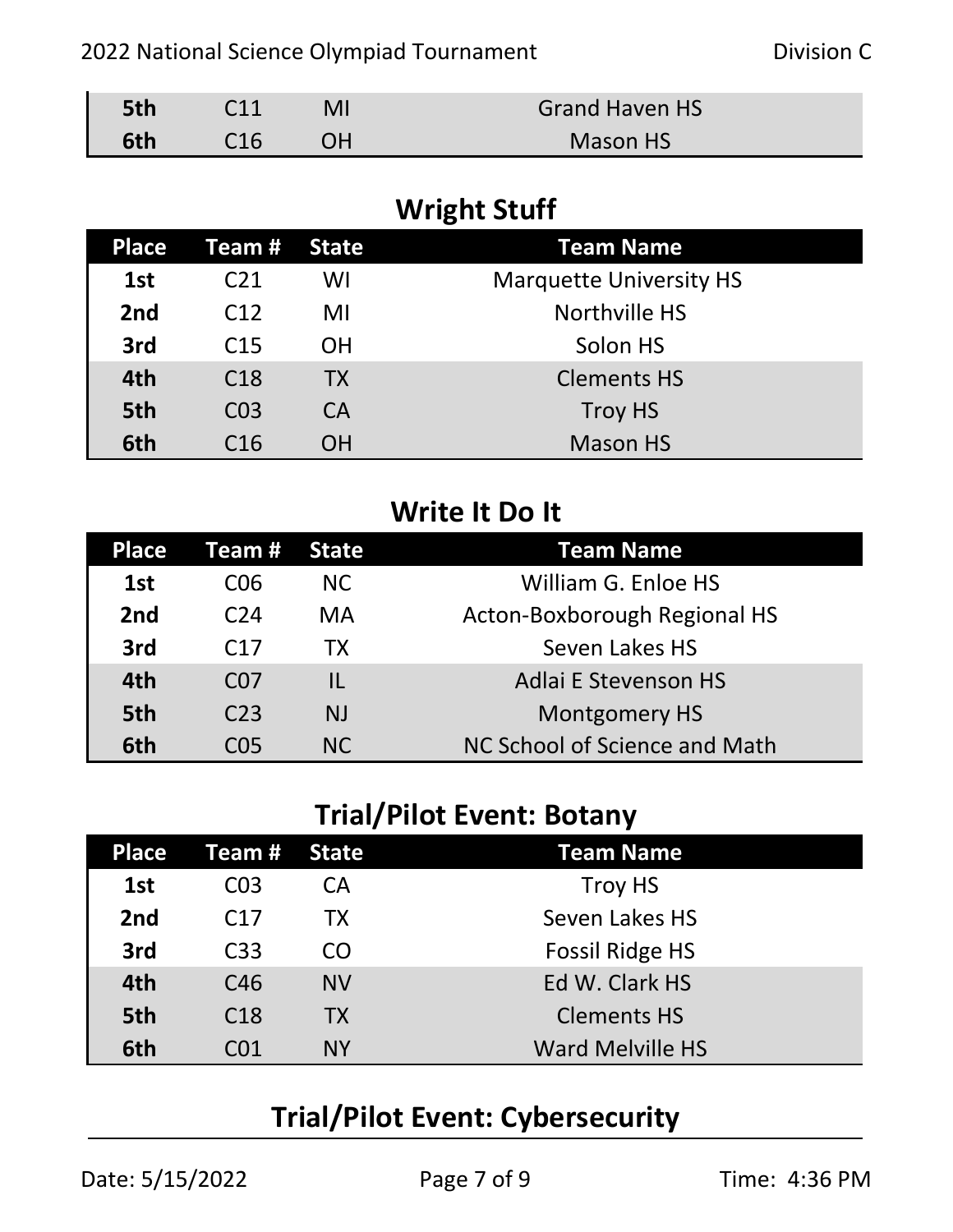| <b>Place</b>    | Team #          | State | Team Name                              |
|-----------------|-----------------|-------|----------------------------------------|
| 1st             | C01             | NΥ    | <b>Ward Melville HS</b>                |
| 2 <sub>nd</sub> | C <sub>06</sub> | NC.   | William G. Enloe HS                    |
| 3rd             | C <sub>26</sub> | MD    | <b>Centennial HS</b>                   |
| 4th             | C <sub>13</sub> | FL.   | <b>Buchholz HS</b>                     |
| 5th             | CO <sub>3</sub> | CA    | <b>Troy HS</b>                         |
| 6th             | C <sub>58</sub> | VA    | Thomas Jefferson HS for Science & Tech |

# **Trial/Pilot Event: Digital Structures**

| <b>Place</b>    | Team #          | State     | <b>Team Name</b>                       |
|-----------------|-----------------|-----------|----------------------------------------|
| 1st             | C21             | WI        | <b>Marquette University HS</b>         |
| 2 <sub>nd</sub> | C <sub>17</sub> | <b>TX</b> | Seven Lakes HS                         |
| 3rd             | CO <sub>3</sub> | CA        | Troy HS                                |
| 4th             | C <sub>58</sub> | VA        | Thomas Jefferson HS for Science & Tech |
| 5th             | C <sub>57</sub> | GA        | <b>Walton HS</b>                       |
| 6th             | C46             | NV        | Ed W. Clark HS                         |

# **Trial/Pilot Event: Write It CAD It**

| Place | Team #          | <b>State</b> | <b>Team Name</b>                       |
|-------|-----------------|--------------|----------------------------------------|
| 1st   | C <sub>04</sub> | СA           | <b>Mountain View HS</b>                |
| 2nd   | C <sub>57</sub> | GA           | <b>Walton HS</b>                       |
| 3rd   | C <sub>09</sub> | <b>PA</b>    | <b>Cumberland Valley HS</b>            |
| 4th   | C <sub>58</sub> | VA           | Thomas Jefferson HS for Science & Tech |
| 5th   | C <sub>23</sub> | <b>NJ</b>    | <b>Montgomery HS</b>                   |
| 6th   | C <sub>13</sub> | FL           | <b>Buchholz HS</b>                     |

# **Overall Team Results**

|     | Place Team# State |    | Team Name               |
|-----|-------------------|----|-------------------------|
| 1st | C <sub>16</sub>   | OΗ | <b>Mason HS</b>         |
| 2nd | C <sub>04</sub>   | CА | <b>Mountain View HS</b> |
| 3rd | CO <sub>3</sub>   | CА | Troy HS                 |